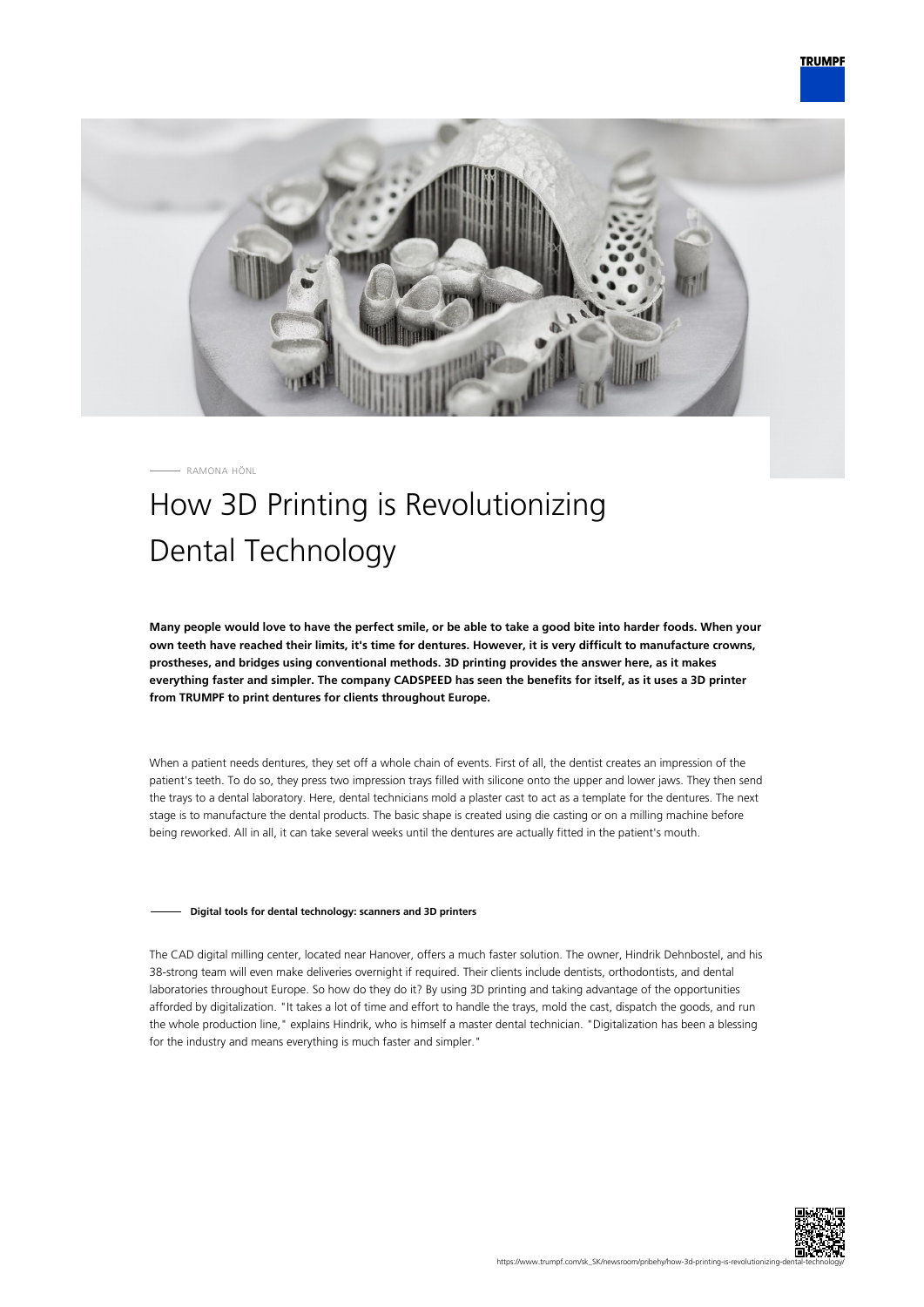

Hindrik Dehnbostel uses a TRUMPF 3D printer to manufacture dentures for clients throughout Europe.



On the TruPrint 1000 3D printer from TRUMPF, two laser beams build up the denture in the powder bed.



Dentures from the TruPrint 1000 3D printer from TRUMPF.

For example, instead of relying on impression trays, CADSPEED offers its clients the use of so-called intra-oral dental scanners. These are manual scanners equipped with sensor systems, which dentists can use to digitally map the patient's mouth in 3D. This data can then be processed further directly, negating the need for a plaster cast. As a result, the whole process is faster, more affordable, and more precise.

## **Improved dental product quality due to 3D printing**

3D printing brings with it a whole host of advantages when it comes to manufacturing dentures. One of the biggest benefits is the improved quality. Dental technicians almost always struggle with space constraints. It's almost impossible to map corners and edges using a milling machine – the tooth is simply too small and the requirements too high. In addition, the tools cannot reach all areas and sometimes break off. Such problems do not exist when using a 3D printer. Even delicate structures can easily be created as the component is built up layer-by-layer and the process is controlled by a software program. There are also no tools which could break.

#### **Less material wasted with 3D-printed teeth**

3D printing also uses the material more efficiently. In the conventional method, dental technicians first create the basic shape and then hollow it out. This means that up to 80 percent of the material ends up being thrown out. In contrast, a 3D printer only needs the exact amount of powder required to create the component. This not only saves you money, it also benefits the environment. A further advantage of 3D printing is that, on an hourly comparison, the whole process is much faster. Dental technicians normally need around 20 minutes per tooth. However, in the space of just two to three hours a 3D printer can manufacture up to 70 teeth per cycle on a platform – which equates to less than three minutes per tooth. "When you're running at full capacity and need to produce a lot, 3D printing really comes into its own," comments Hindrik.

#### **TRUMPF 3D printer produces teeth in three-shift mode**

Since November 2017, CADSPEED has also been using a [TruPrint 1000](https://www.trumpf.com/sk_SK/produkty/systemystrojov/aditivne-vyrobne-systemy/truprint-1000/) from TRUMPF with multilaser functionality. Two laser beams melt on the denture geometries at the same time, which significantly speeds up the process. Hindrik Dehnbostel